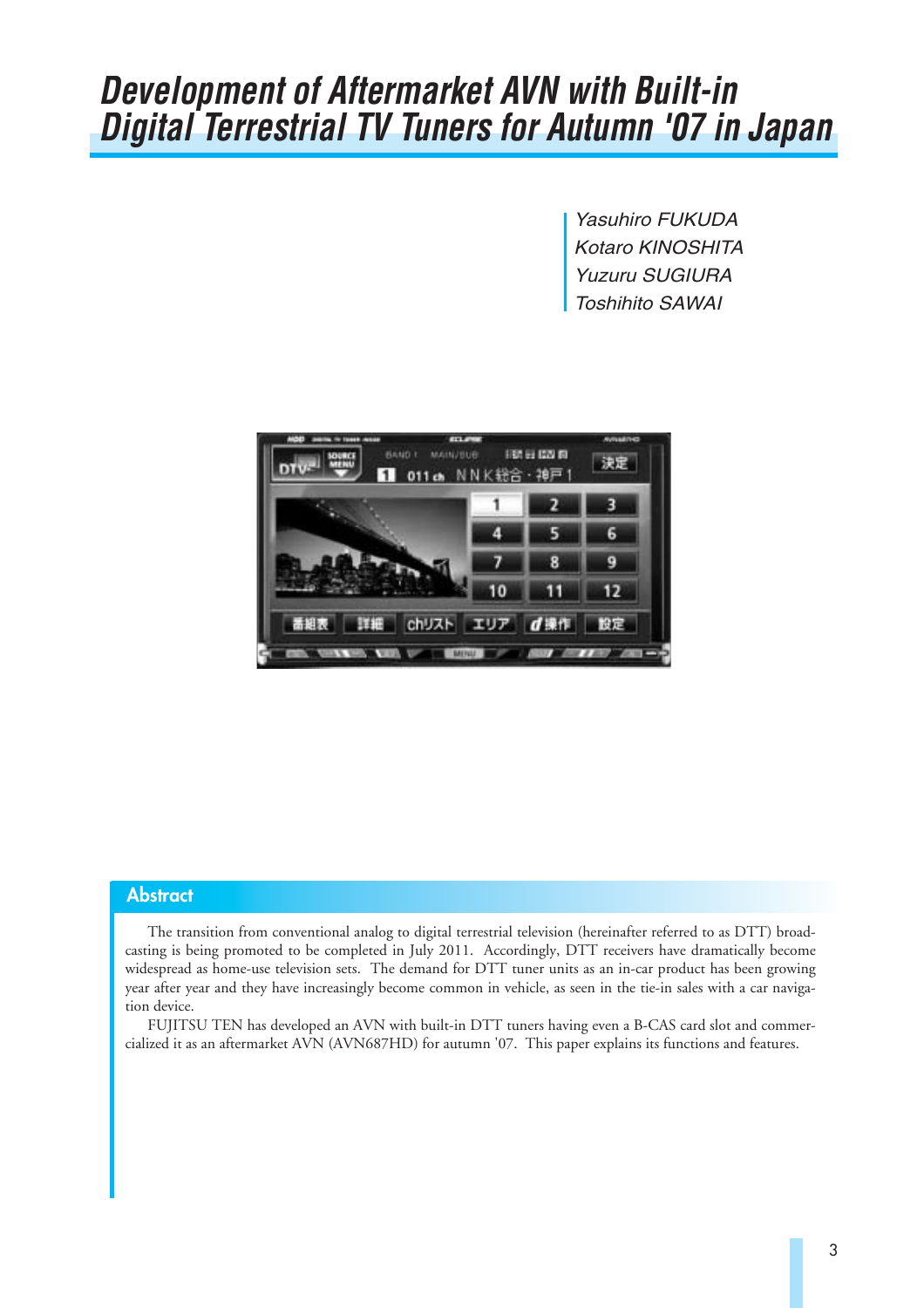### 1. Introduction **1** *Introduction*

The digital terrestrial TV (hereinafter referred to as DTT) broadcasting began in 2003 and DTT tuners have become dramatically widespread as home-use television sets. The demand for DTT tuners as an in-car product has been growing year after year. In the car AV industry, manufacturers have developed DTT tuner units and sold them as a tie-in with a car navigation device. As a result, the tuners in vehicle have increasingly become common.

FUJITSU TEN has released products compatible with the DTT broadcasting in a timely manner, such as a separate tuner unit that is connectable to an AVN and an AVN with built-in One-Seg receiver. This time, we have developed a further advanced AVN (AVN687HD) with built-in DTT tuners that can receive One-Seg and 12-segment broadcasts.

This is the first AVN in the industry that adopts the four-tuner method and provides even a slot for a B-CAS card, which is required to descramble the DTT broadcasts. This AVN embodies our technical advantage, "All in One", following our 1DIN AVN and AVN with built-in One-Seg receiver.

In addition, we will discuss here the newly developed AVN including its improved screen focusing on "easy-tooperate" to watch DTT.

2. Product Outline **2** *Product Outline*

Fig.1 AVN687HD

It has been common to install a DTT tuner unit separately from a car navigation unit. However, small cars and certain other types of cars have difficulty finding the space for a separate DTT tuner unit, and we received many requests for AVN with built-in DTT tuners, which drove us to develop this model.

Integration of DTT tuners and a B-CAS card slot in AVN unit eliminated the interconnecting wire harness required before. That brings huge advantages with respect to neat and tidy appearance and reduced manhours for installation.

For this AVN, we have adopted the four-tuner method instead of the conventional two-tuner method. With optional rear antennas, the four tuners can receive signals from four antennas respectively and synthesize the signal data by calculating the optimal data synthesis ratio. The optimal data synthesis realizes stable reception even under the circumstances of poor signal reception such as Doppler shift caused by positional relation of a car with a broadcasting antenna and multi-path where the airwaves reflected on buildings are mixed with original airwaves. Thus it expands the DTT reception area.

### 3. Improvement of Operability **3** *Improvement of Operability*

We have improved the user interface for operational screens of this model to enhance "easy operation". **Fig. 2** shows the example of new screen and **Fig. 3** shows the previous one. In this section, we will show main specific changes.



Fig.2 Operation Screen of DTT (Previous)



Fig.3 Operation Screen of DTT (New)

#### **Display method of channel numbers**

Conventional AVNs display a physical channel number (equivalent to a UHF channel number) that depends on the airwave frequency. However, as it is not familiar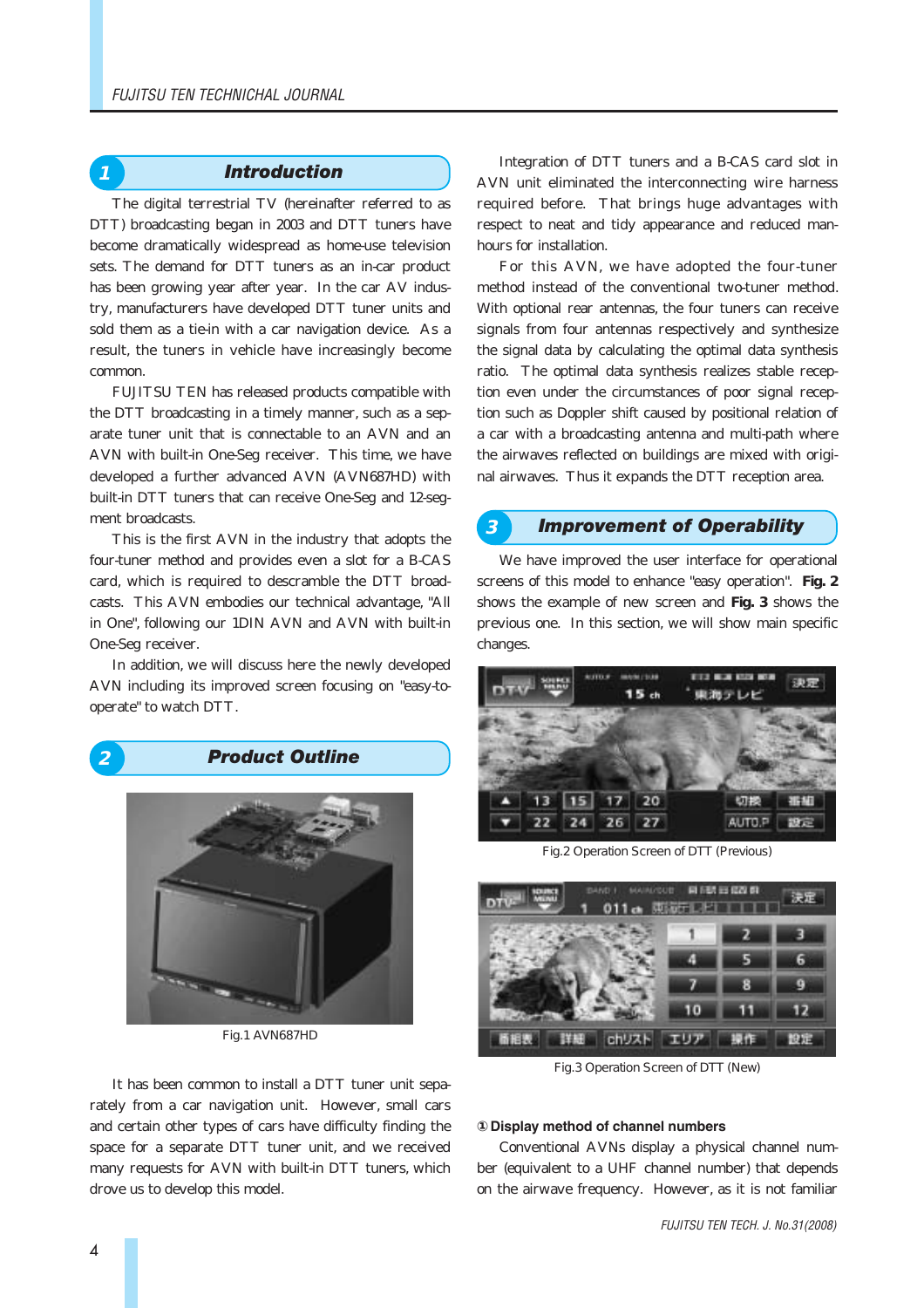to the users in most places, they do not know which broadcaster it represents before they tune and watch the screen actually. This AVN shows a channel number from one to twelve in the same way as a home TV remote control does. At the same time, it also shows a three-digit service channel number that is peculiar to the DTT broadcasting.

#### **Channel selecting buttons**

Conventionally, we have used the method that an AVN allocates receivable broadcasters to eight buttons. With this method, however, it is difficult for users to smoothly choose a desired broadcaster because they have to search its channel number whenever choosing the broadcaster, and in addition the button is displayed with physical channel number. After we discussed what would be the best way to display a channel number, we decided to use the same way as the TV remote control at home. By arraying the buttons from one to twelve in four rows three lines and showing a small image of a program beside those buttons like a home-use TV screen, our users can select a desired channel smoothly watching TV program.

#### **Selection of buttons arranged on operational screen**

We chose and arranged on the menu screen the function buttons that are considered to be frequently used such as the "program" button to skip to the EPG (Electronic Program Guide) screen, a peculiar function to DTT broadcasts, the "data" button to show detailed information of the program such as its cast and plot, and the "channel" button to display the selected channel number and other buttons. With those buttons, users can operate this AVN with fewer steps.

#### **Channel setting**

We added the guide function to set channels for initial setup. This new AVN automatically searches receivable broadcasters and allocates them to the channels from one to twelve. When a user uses the AVN for the first time, it displays a guide message advising to set channels. Therefore, even beginners can easily complete the setting without owner's manual and then enjoy DTT programs immediately.

### 4. Electric Circuit Design **4** *Electric Circuit Design*

#### **4.1 Conventional Separate DTT Tuner Unit**

We could not integrate the separate DTT tuner unit currently sold by FUJITSU TEN LIMITED into an AVN without any modification due to its shape and heat resistance. We had to miniaturize parts and reduce power consumption.

**Fig. 4** shows the diagram of our separate DTT tuner unit. In the F/E (Front End), we have adopted a diversity system with four antennas and two tuners, which controls switching four antennas and combines the airwaves received by two tuners at maximum rate with an OFDM demodulator IC. The PCB size of the F/E is about 264cm2 .

In the B/E (Back End), a CPU controls an AV decoder IC to decode video / audio signal. The decoded video is sent and processed in a drawing ASIC where GUI designs are created. Its PCB size is about 176cm<sup>2</sup>. .<br>. The total power consumption of F/E and B/E is about 19W.

After calculating the dimensions and power consumption in the light of its mechanism structure in order to fit those parts into an AVN, we set targets: the F/E PCB to be 200cm2 (about 76% of our conventional one) or less, the B/E PCB to be 120cm<sup>2</sup> (about 68%) or less and power consumption to be 14W (5W reduction or about 74% of our conventional one). The following section explains how we achieved those targets.

#### **4.2 Efforts to Have Tuner Built In**

**Fig. 5** shows the diagram of the DTT portion of this AVN with the built-in tuners and the details are explained below.

#### **4.2.1 Miniaturization of F/E**

We took the two approaches mentioned below to miniaturization of the F/E.

- **1) Miniaturization of receiving circuit portion**
- **2) Integration of tuner control CPU into B/E CPU (an integrated CPU)**

We faced a problem when miniaturizing the receiving circuit as the first approach because we needed to change the diversity system from two to four tuners for better reception as mentioned in the section of Product Outline. Usually, an increase in tuners from two to four requires about double of space. Contrarily, we needed to make the size smaller for miniaturization. Therefore, we began to review the entire circuit structure. First of all, we adopted silicon tuners, which do not require tuned circuits using coils or SAW filters, to save the space. We also adopted an OFDM demodulator IC for four diversity tuners. In addition, we modularized the receiving circuit portion (from tuners to the OFDM demodulator) as a package. With these efforts, we were successful in miniaturization.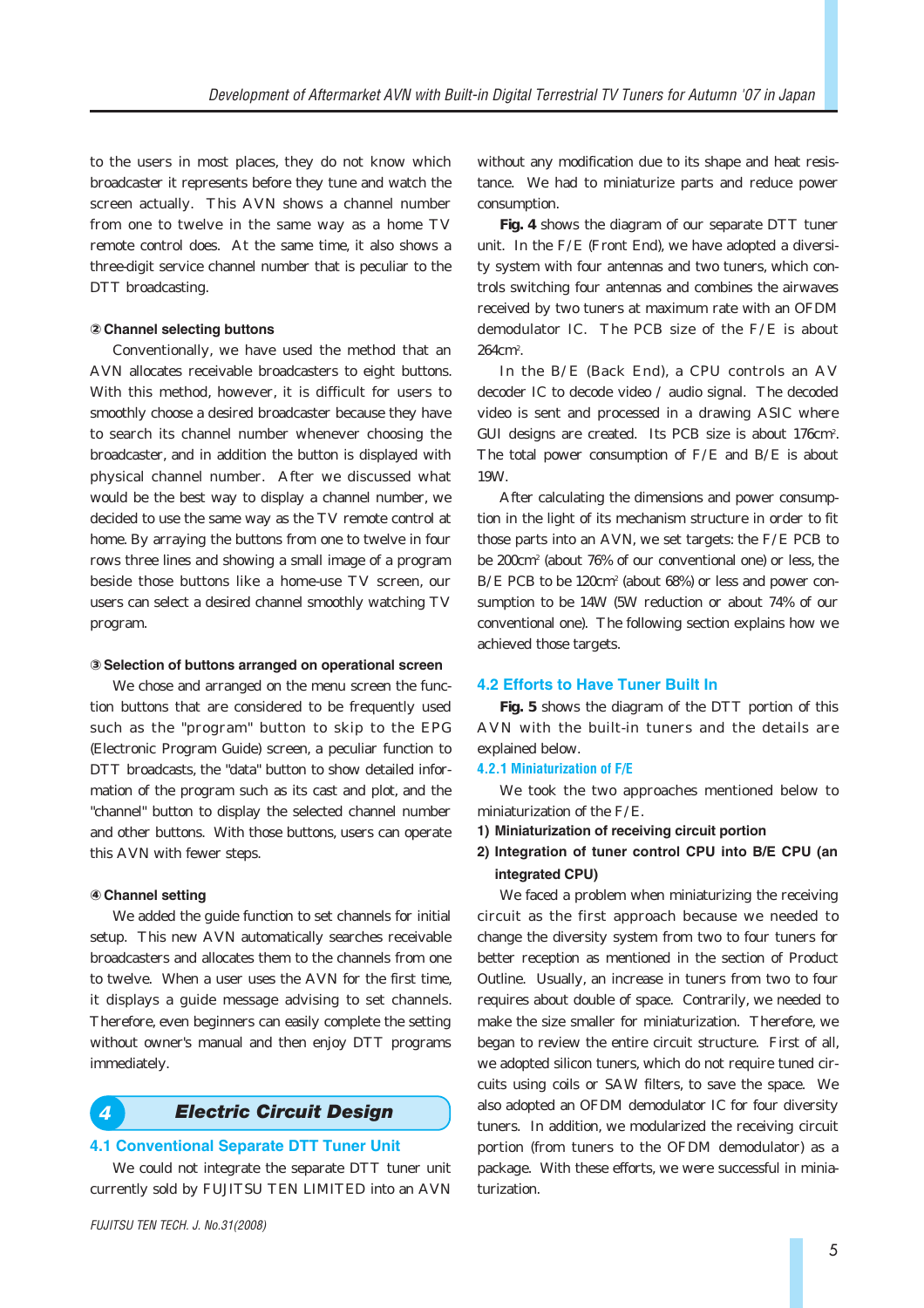

Fig.4 Separate DTT Unit Structure





Fig.5 DTT Portion Structure of Aftermarket AVN for Autumn '07

Moreover, in order to integrate CPUs as the second approach, we achieved control of the F/E portion by the CPU on the B/E portion by adopting a high-speed processing CPU, which is elaborated in the next section.

With these improvements, we attained the targets to reduce the F/E PCB size to 185cm2 (about 70% of our conventional one) from 264cm2 .

#### **4.2.2 Miniaturization of B/E**

We made drastic changes in the system to miniaturize the B/E portion. The conventional B/E consisted of three ICs of CPU, AV decoder IC and drawing ASIC. Instead of those individual ICs, we adopted a one-chip IC integrating these three to save space. However, we faced another challenge by adopting the one-chip IC: high-speed processing capacity. We needed to use DDRII-SDRAM memory and design a system using fast frequency of 600MHz level, which FUJITSU TEN LIMITED had not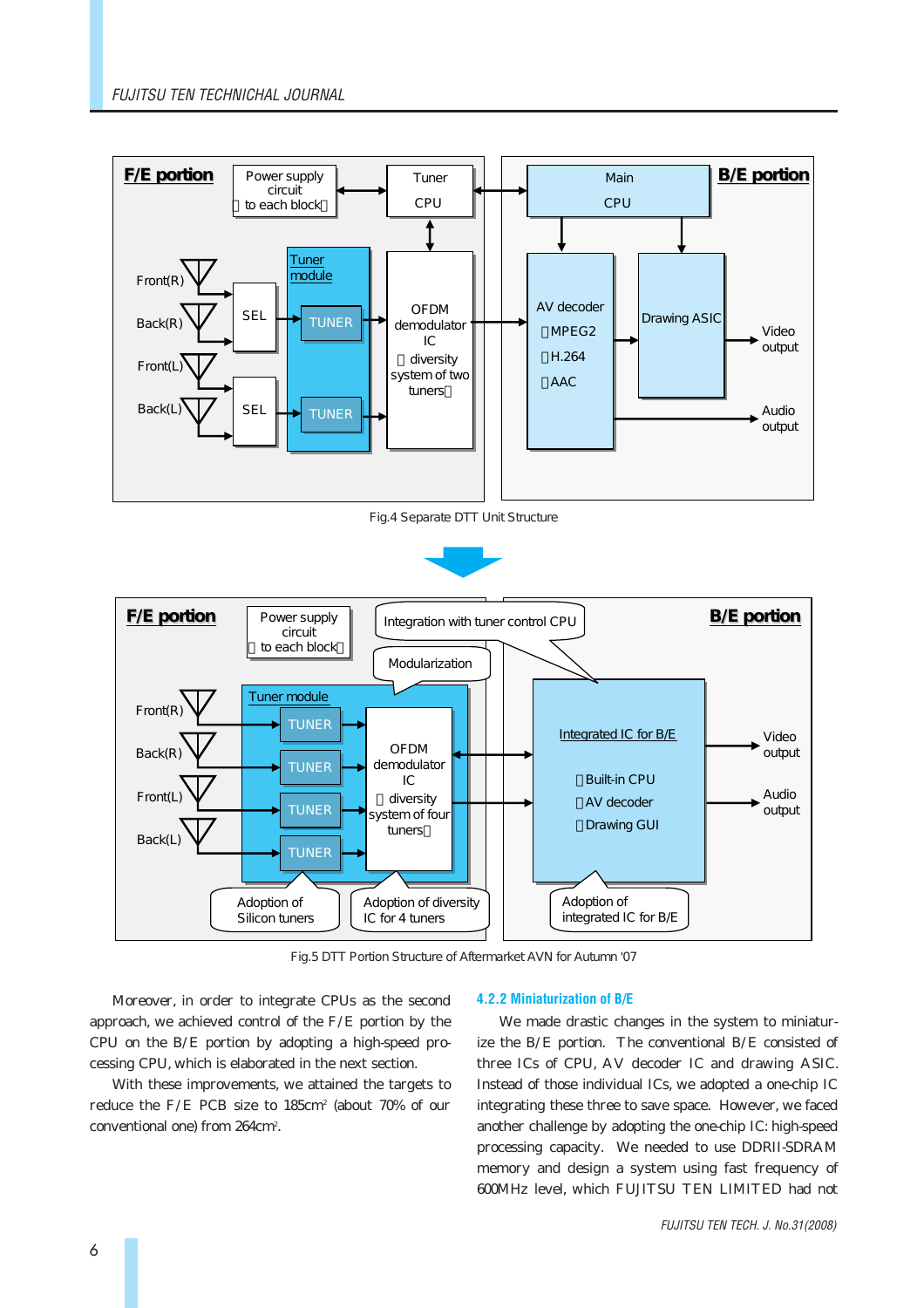produced before. In order to realize the high speed processing, we simulated and analyzed the impedance and crosstalk of the circuit board at the design phase and then decided the pattern layout. We conducted impedance control of the completed PCB by preparing impedance check pattern and ensured the board satisfying all target values. We examined waveform patterns obtained in actual measurement at the trial phase and confirmed that the impedance including its variation would not cause any problem when the miniaturized B/E is installed in a vehicle. As a result, this high-speed processing was materialized successfully (**Fig. 6**).

By making those changes, we reduced the PCB size of the B/E portion from 176cm2 to 110cm2 (63% of our conventional one) and achieved the goal.



Fig.6 Challenge to High-Speed Processing

#### **4.2.3 Reduction of power consumption**

The miniaturization (including the integration into one-chip IC) mentioned so far contributed to the reduction of power consumption to 11W (58% of our conventional one) from 19W as we aimed.

### 5. Mechanism Design **5** *Mechanism Design*

**Fig. 7** shows the structure diagram of this AVN.



Fig.7 Product Structure (Exploded View)

#### **5.1 Design for Small Space**

Another challenge to an AVN with built-in DTT tuners was to make space for a B-CAS card slot and DTT circuit boards. The new AVN is designed based on our aftermarket AVN for autumn 2006 and we needed to find the additional space with the thickness of 17mm for the slot and the boards within it.

We created space for the DTT portion (two PCBs) and shield sheets by adopting a thin DVD deck and integrating MJ (Music Juke) PCB and the main PCB into a single PCB.

| DVD deck thinner than the one for autumn '06 |        | 7 <sub>mm</sub>  |
|----------------------------------------------|--------|------------------|
| Integration of the PCBs                      |        | 10 <sub>mm</sub> |
|                                              | TOTAL. | 17mm             |

#### **5.2 Design for Heat Dissipation**

This AVN requires a good heat dissipating capability because internal temperature of conventional AVNs possibly surpasses the temperature that a B-CAS card can withstand. Moreover, additional DTT circuits increase the internal temperature further.

In order to lower the internal temperature, we utilized thermo-fluid analysis from the planning phase to examine an optimal layout of heating parts and heat dissipating parts (fans and heat sinks).

- 1) Laying out a B-CAS card slot away from heating parts
- 2) Placing fans just behind the heating parts and the B-CAS card for good ventilation and heat dissipation (**Fig. 8** and **Fig. 9**)
- 3) Using heat sinks for heating parts such as navigation IC and audio power IC and placing them at the outermost of the AVN for better heat dissipation (**Fig. 10**)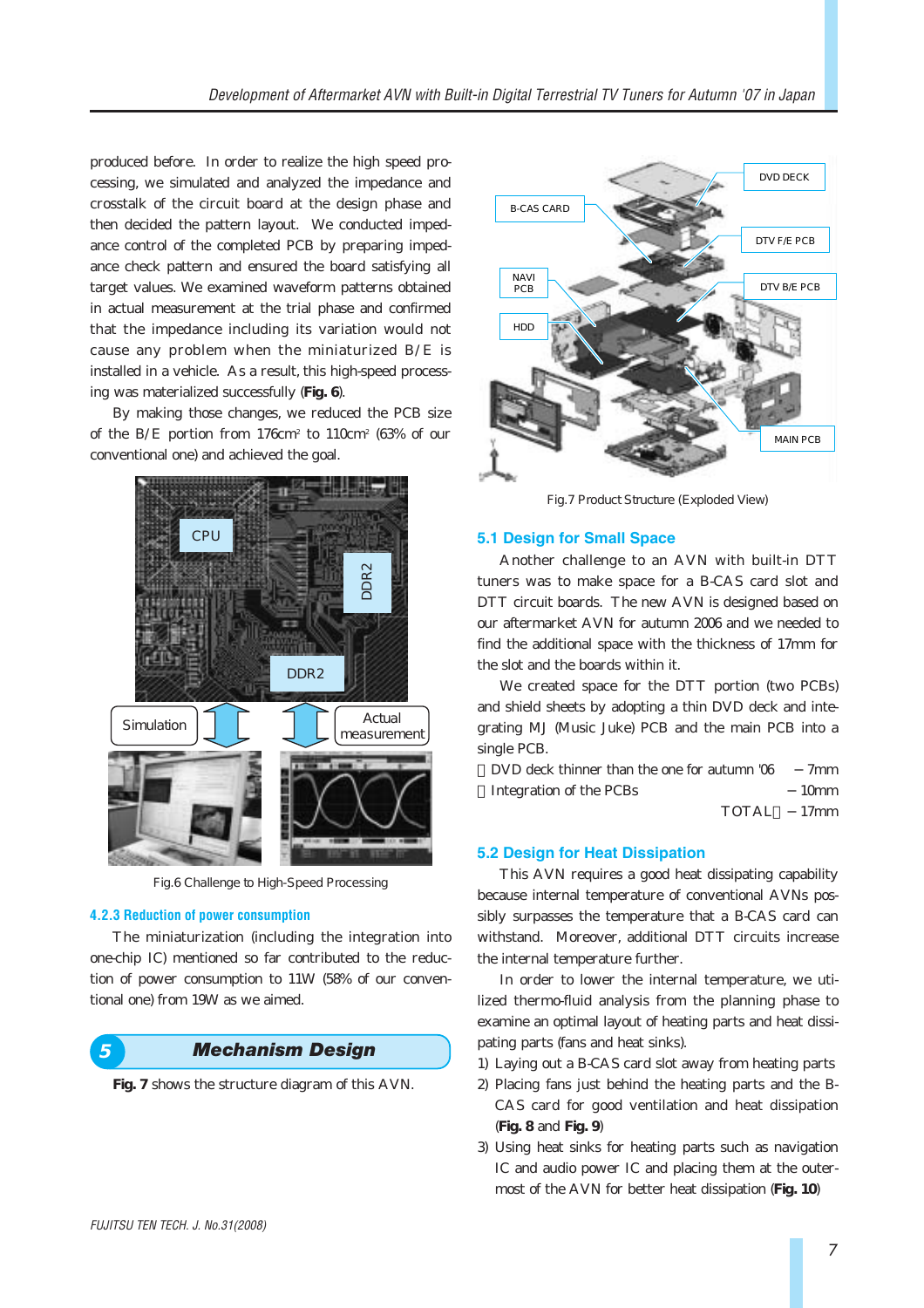4) Making holes in the guide portion for the B-CAS card to improve its heat dissipation

Those improvements lowered the internal temperature and allowed B-CAS card to be built in.



Fig.8 Heat Dissipation Design for DTT PCB (F/E Portion)



Fig.9 Heat Dissipation Design for DTT PCB (B/E Portion)



Fig.10 Design for Heat Dissipation (Portions other than DTT)

### **5.3 EMC and Low-Cost Structure Good for Assembling Work**

This AVN is designed based on our aftermarket AVN for autumn 2006 (with built-in One-Seg tuner) in which navigation PCBs are arranged lengthwise along a side,

shield sheets are placed between PCBs to reduce noise, and circuit boards and sub-modules are piled orderly from the bottom for good assemblability. In addition, we successfully cut cost by reducing the number of parts and simplifying shapes of some parts.

- **1) Reducing or eliminating a ground-connecting spring and parts for EMC improvement (Example 1)**
- **2) Simplifying shapes of parts (Example 2)**
- **3) Developing an operating portion of B-CAS card inhouse (Example 3 and Example 4)**

**Example 1:** elimination of a ground-connecting spring by integrating parts







**Example 3:** cutting the card slot cost by half by in-house designing of the loading guide for the card slot. Examined structure to be good in vibration endurance of their contacts and heat dissipation in consideration of invehicle installation.



FUJITSU TEN TECH. J. No.31(2008)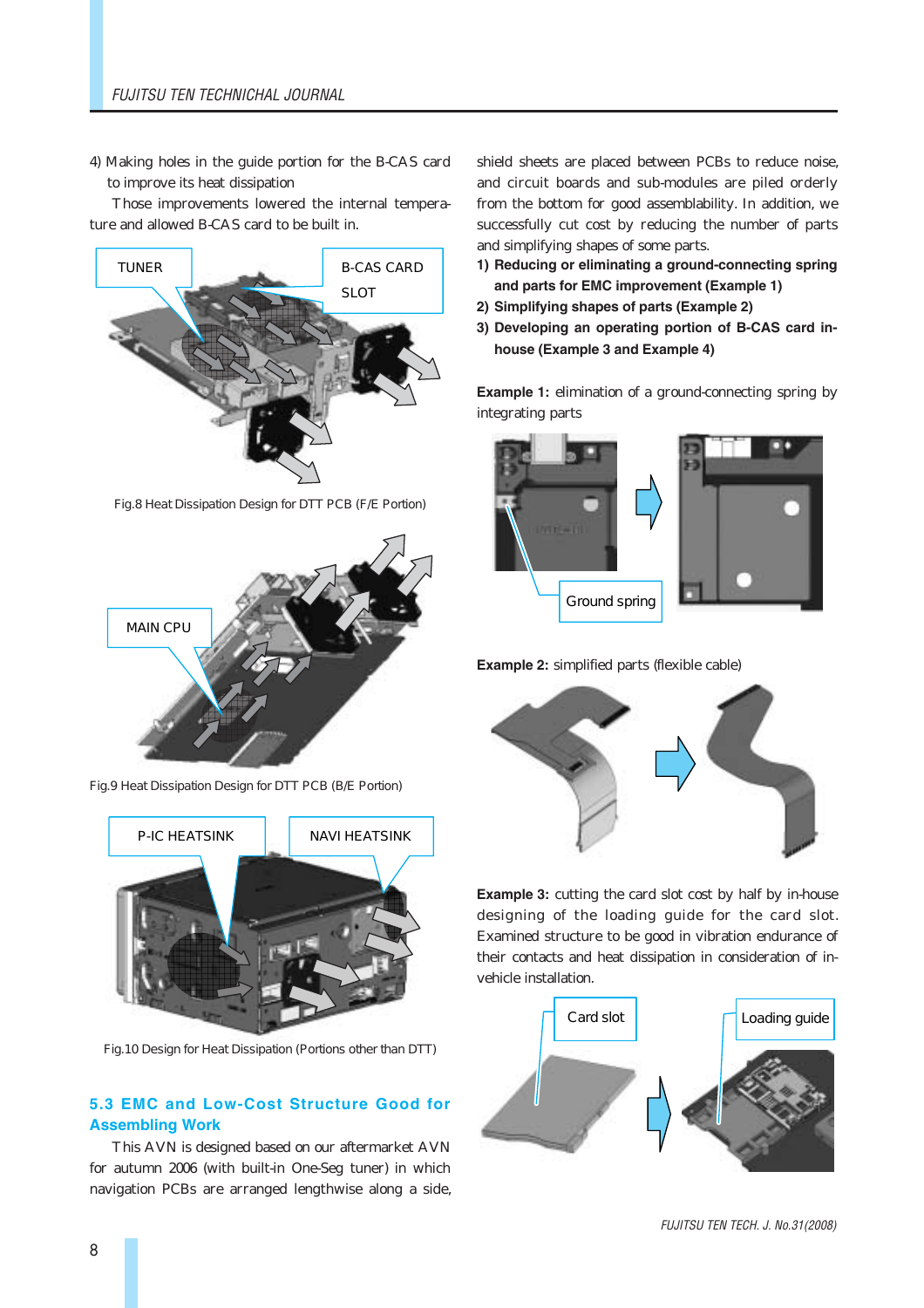**Example 4:** we placed the opening for B-CAS card on the front panel of the internal device and add its cover from aesthetic aspect. When the cover is removed, it is unlocked and opened in sliding method, held by the panel portion to prevent it from falling on the display panel and then it is removed. The card is loaded into the slot and locked with the projections of the internal card loading guide. In this way, we created the reliable card-operating portion at low cost.



## 6. Summary **6** *Summary*

The following points describe our achievements of this development.

#### **Easier operation**

#### **Same button arrangement as a remote control of a home TV set**

#### **Display of the three-digit service channel number**

**Display of the frequent-use buttons on the menu screen**

This AVN is much easier-to-operate for users because our improvements made it similar to their familiar remote control for home TV sets.

#### **AVN with built-in DTT tuners due to miniaturization**

**Miniaturization of F/E portion (about 70 compared to our conventional one)**

**Miniaturization of B/E portion (about 63 compared to our conventional one)**

**Smaller space by adopting a slim DVD deck and an integrated PCB (17mm thinner than our conventional one)**

Installation process was remarkably simplified by incorporating a B-CAS card slot in the AVN.

#### **Improved reception performance**

The diversity system with four antennas expands the receivable area to 1.4 times of our conventional products.

This AVN has a wide variety of functions besides the above-mentioned, so we would like to introduce some briefly.

One of the standard functions of this AVN is KEITAI-Link, a function newly introduced for summer 2007, and other new functions meet market needs along with conventional ones.

One good example of those functions is: compatible with playback of DVD-VR with which DTT programs can be recorded. Besides watching those programs in real time, the function allows users to watch recorded programs in the vehicle. As a navigation device, this AVN is compatible with smart IC display (smart exits or smart InterChanges in Japanese), which have been introduced across Japan. In order to enhance drivers' confidence and safety, this AVN displays guiding lines for moving backward on the image taken by the backside camera.